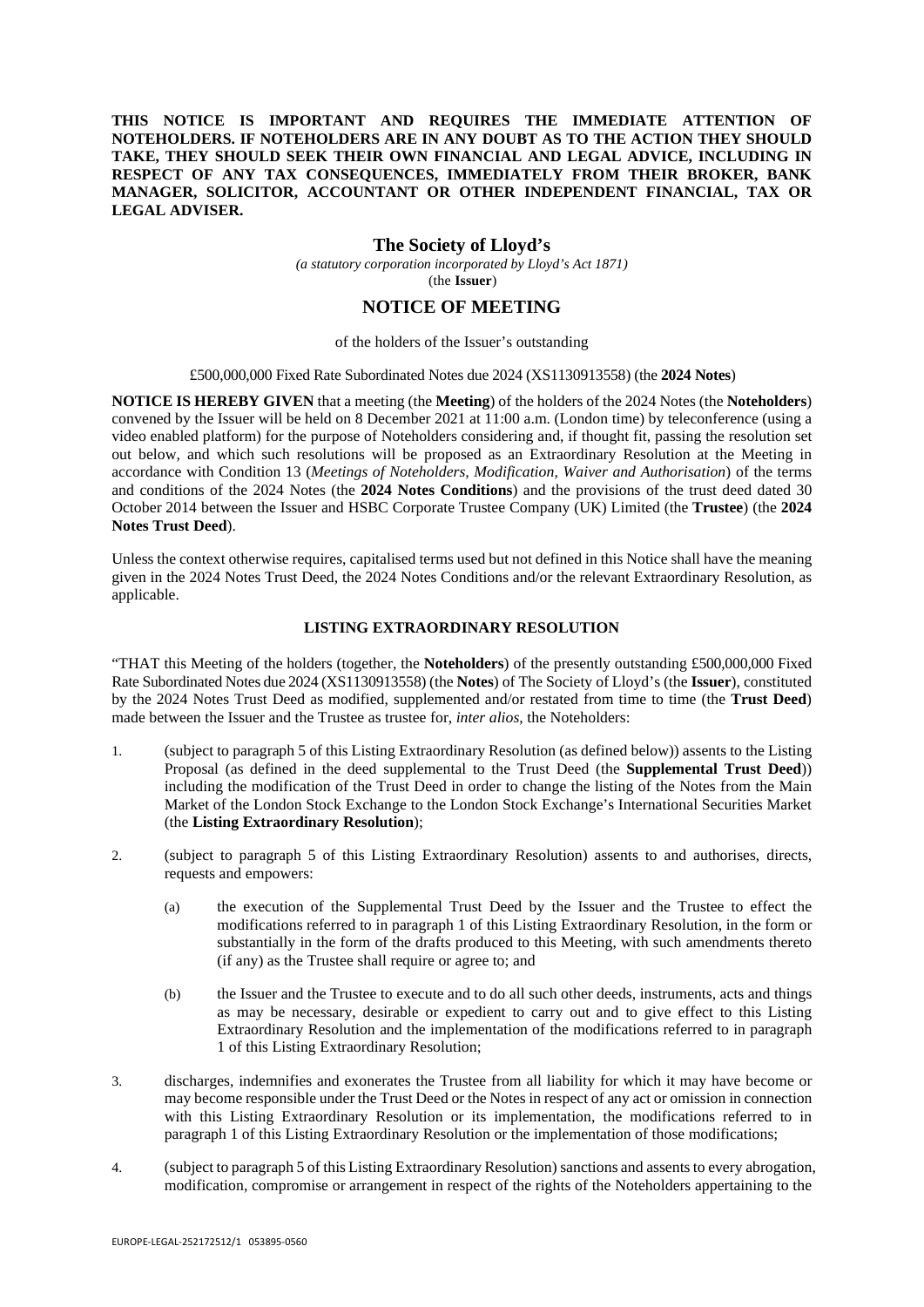Notes against the Issuer, whether or not such rights arise under the Conditions and/or the Trust Deed involved in, resulting from or to be effected by the amendments referred to in paragraph 1 of this Listing Extraordinary Resolution and their implementation;

- 5. declares that the implementation of this Listing Extraordinary Resolution shall, unless waived by the Issuer in its sole and absolute discretion, be conditional on:
	- (a) the passing of this Listing Extraordinary Resolution; and
	- (b) the passing of an equivalent re-listing extraordinary resolution to be proposed at the meeting of holders of the Issuer's £300,000,000 Fixed to Floating Rate Callable Subordinated Notes due 2047;
- 6. irrevocably waives any claim that Noteholders may have against the Trustee arising as a result of any loss or damage which Noteholders may suffer as a result of the Trustee acting upon this Listing Extraordinary Resolution and/or its entry into and performance under the Supplemental Trust Deed and confirms that Noteholders further confirm that they will not seek to hold the Trustee liable for such loss or damage even though it may subsequently be found that there is a defect in this Listing Extraordinary Resolution or that for any reason this Listing Extraordinary Resolution is not valid or binding upon the Noteholders;
- 7. agrees and confirms that the Trustee is not required to request or receive any legal opinions in relation to the Proposals, their implementation, or this Listing Extraordinary Resolution, or to enquire into the power and capacity of any person to enter into the Supplemental Trust Deed, or the due execution and delivery thereof by any party thereto or the validity or enforceability thereof; and
- 8. acknowledges that the following terms, as used in this Listing Extraordinary Resolution, shall have the meanings given below:

**Consent Solicitation in respect of the Notes** means the invitation by the Issuer to all Eligible Noteholders to consent to the modifications referred to in this Listing Extraordinary Resolution, as described in the Consent Solicitation Memorandum and as the same may be amended in accordance with its terms;

**Consent Solicitation Memorandum** means the consent solicitation memorandum dated 16 November 2021 prepared by the Issuer in relation to the Consent Solicitation in respect of the Notes; and

**Eligible Noteholder** means each Noteholder who is (a) not a Sanctions Restricted Person, (b) an eligible counterparty or a professional client (each as defined in EU MiFID II) or an eligible counterparty (as defined in the COBS) or a professional client (as defined in UK MiFIR) and (c) otherwise a person to whom the Consent Solicitation can be lawfully made and that may lawfully participate in the Consent Solicitation."

## **BACKGROUND**

The Issuer has convened the Meeting for the purpose of Noteholders considering and, if thought fit, passing the Listing Extraordinary Resolution proposed by the Issuer in relation to the 2024 Notes (the **Proposals**).

## **Background to the Proposals**

#### *The Listing Proposal*

The Lloyd's Market financial statements are prepared in accordance with Generally Accepted Accounting Principles in the United Kingdom (**UK GAAP**) whilst the Issuer's consolidated financial statements are currently prepared in accordance with International Financial Reporting Standards (**IFRS**). This deviation in reporting basis is solely driven by the current listing of the Issuer's 2024 Notes and the 2047 Notes on the Main Market of the London Stock Exchange. Re-listing the 2024 Notes and the 2047 Notes on the London Stock Exchange's International Securities Market (the **ISM**) will allow the Issuer to report under UK GAAP, thereby aligning the reporting basis with that used for the Lloyd's Market results.

The Issuer wishes to align the reporting basis for its consolidated financial statements with the reporting basis for the Lloyd's Market financial statements by adopting UK GAAP. The Issuer's consolidated financial information is already prepared on a UK GAAP basis to enable the preparation of the Lloyd's Market results; changing the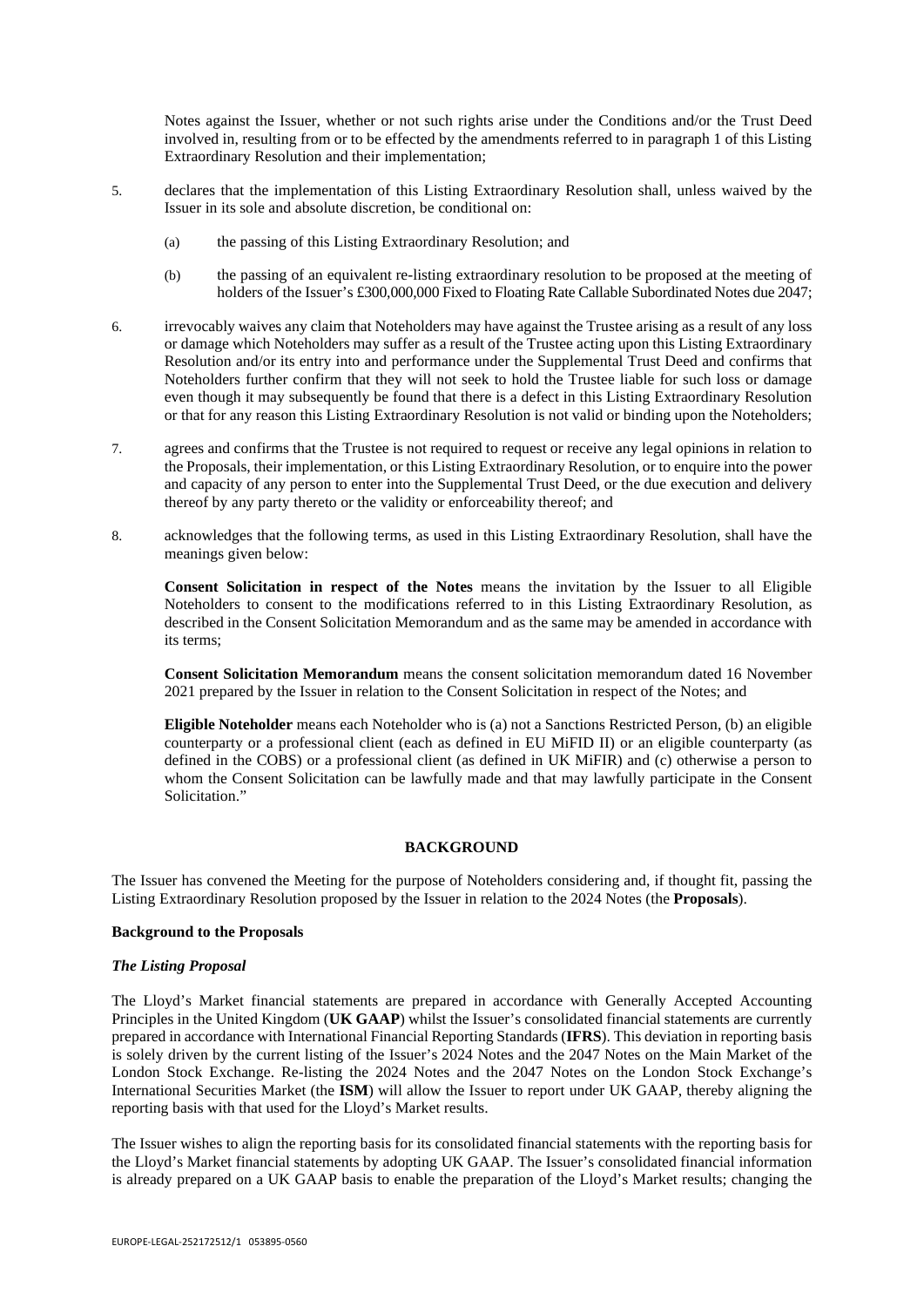basis of the Issuer's consolidated financial statements will ensure there is consistency in all financial reporting which Noteholders and other stakeholders consider when assessing the financial performance and position of the Issuer and the Lloyd's Market. In addition, unless the reporting basis is aligned, future changes to IFRS such as IFRS 17 which changes the basis of reporting and measuring insurance contracts, will bring about further divergence between the consolidated financial statements of the Issuer prepared in accordance with IFRS and the financial statements of the Lloyd's Market prepared in accordance with UK GAAP.

Re-listing the 2024 Notes and the 2047 Notes on the ISM will have no impact on the credit rating of the Notes, the Issuer's financial strength ratings or the Issuer's continuing regulatory obligations under the 2024 Notes or the 2047 Notes. There will also be no change in the frequency of the Issuer's financial reporting, nor will there be any significant change to the Issuer's basis of valuation of assets and liabilities and recognition of income and expenses. As such, comparability with the financial information presented in previous years will be maintained irrespective of the re-listing.

Furthermore, changing the Issuer's basis of reporting will not have a significant impact on the Issuer's solvency coverage which is expected to continue to be comfortably above 200 per cent.

The Issuer is proposing a Listing Extraordinary Resolution at separate Meetings of holders of the 2024 Notes and the 2047 Notes to consider, and if thought fit, approve the re-listing of each Class of Notes on ISM.

The Proposals described in the Consent Solicitation Memorandum have been considered by a special committee (the **Special Committee**) of The Investment Association at the request of the Issuer. The members of the Special Committee, who hold in aggregate approximately 29.23 per cent. of the outstanding principal amount of the 2024 Notes have examined the Proposals. They have informed the Issuer that they find the Proposals acceptable and that, subject to client and other approvals, they intend to vote in favour of the Proposals in respect of their holdings of Notes.

As such, Noteholders should bear in mind that while the Special Committee were asked to confirm, after due enquiry, the amount of their holdings they will be able to commit to vote in favour of the Proposals, any indication given by a member of the Special Committee of its intention to vote is not binding on such member of the Special Committee.

The Special Committee has advised the Issuer that these recommendations relate only to the Proposals set out in the Consent Solicitation Memorandum and not to any future offers or proposals which any of them may make. Noteholders should, however, nonetheless undertake their own detailed assessment of the Proposals.

#### **CONSENT SOLICITATION**

Noteholders are further given notice that the Issuer has invited Eligible Noteholders (as defined in the Extraordinary Resolution set out above) (such invitations together the **Consent Solicitation**) to consent to the approval of the Extraordinary Resolution at the Meeting as further described in the Consent Solicitation Memorandum (as defined in paragraph 7 of the Extraordinary Resolutions set out above).

Noteholders may obtain, from the date of this Notice, a copy of the Consent Solicitation Memorandum from the Tabulation Agent, the contact details for which are set out below. In order to receive a copy of the Consent Solicitation Memorandum, a Noteholder will be required to provide certain confirmation as to his or her status.

Pursuant to the Consent Solicitation, each Eligible Noteholder from whom a valid Consent Instruction (as defined in the Consent Solicitation Memorandum) is received by the Tabulation Agent in respect of the Listing Extraordinary Resolution by the deadline specified in the Consent Solicitation Memorandum will, subject to the conditions set out in the Consent Solicitation Memorandum, be eligible to receive payment of an amount equal to 0.10 per cent. of the principal amount of the Notes (the **Listing Work Fee**) that is the subject of such Consent Instruction, as more fully described in the Consent Solicitation Memorandum.

Noteholders who chose to attend and vote at the relevant Meeting (or any adjourned such Meeting) in person or make other arrangements to be represented or vote at the relevant Meeting (or any adjourned such Meeting) without submitting a Consent Instruction will not be eligible to receive the Listing Work Fee.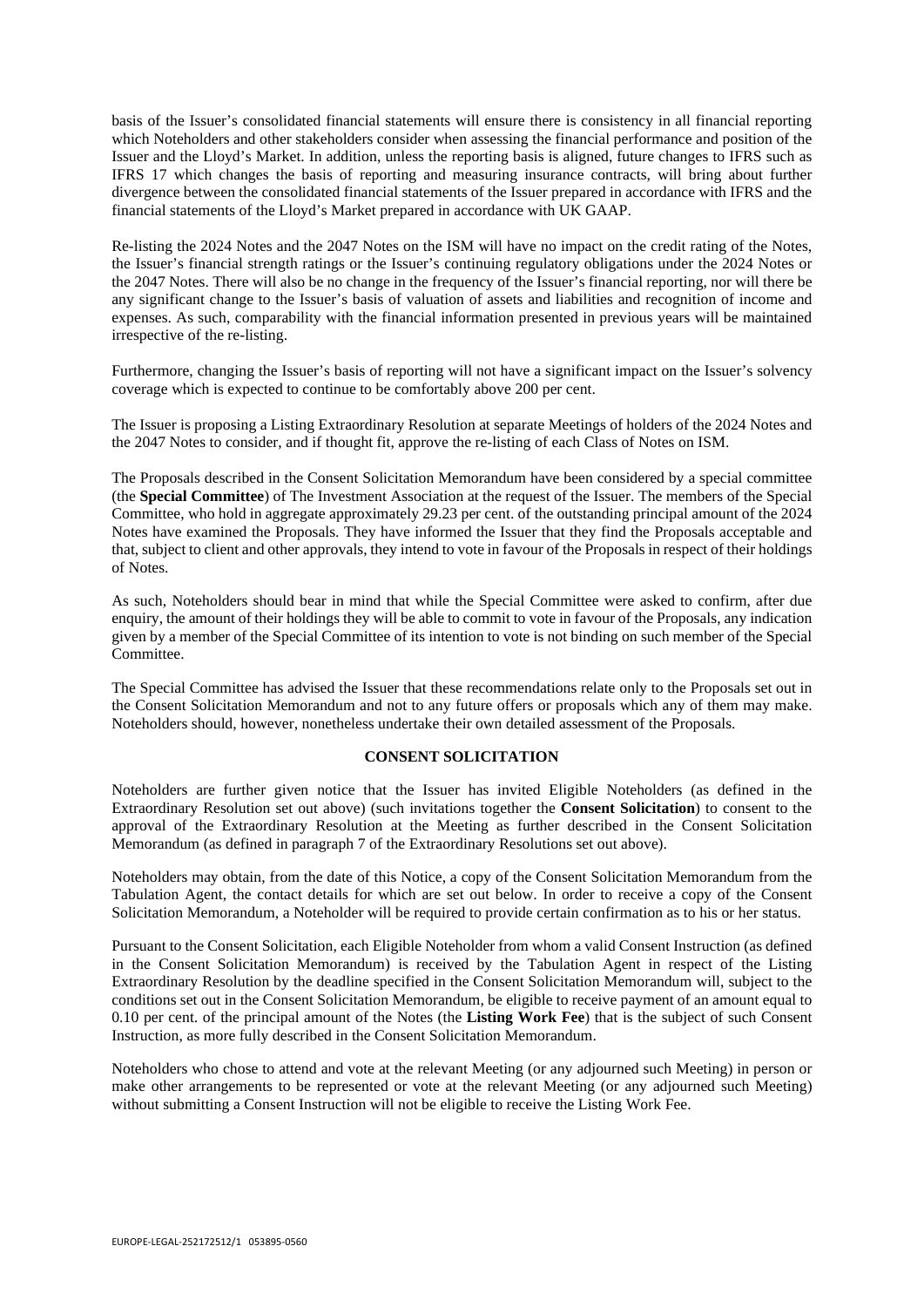#### **GENERAL**

Copies of the 2024 Notes Trust Deed are available for inspection by Noteholders (a) on and from the date of this Notice up to and including the date of the Meeting, at the specified offices of the Tabulation Agent during normal business hours on any week day (Saturdays, Sundays and public holidays excepted) up to and including the date of the Meeting and (b) at the Meeting on request. The form of Supplemental Trust Deed is included in the Consent Solicitation Memorandum at Annex 3 (*Form of 2024 Notes Supplemental Trust Deed)*. Any revised version of the draft 2024 Notes Supplemental Trust Deed made available as described above and marked to indicate changes to the draft made available on the date of this Notice will supersede the previous draft of the relevant document and Noteholders will be deemed to have notice of any such changes.

**The attention of Noteholders is particularly drawn to the procedures for voting, quorum and other requirements for the passing of the Extraordinary Resolutions at the Meeting or any meeting held following any adjournment of any Meeting, which are set out in "***Voting and Quorum***" below. Having regard to such requirements, Noteholders are strongly urged either to attend the Meeting or to take steps to be represented at the Meeting (including by way of submitting Consent Instructions) as soon as possible.**

#### **TRUSTEE**

**Neither the Trustee nor any of its directors, officers, employees or affiliates have been involved in the formulation of the Extraordinary Resolutions and the Trustee expresses no opinion on the merits of, or makes any representation or recommendation whatsoever regarding, any Extraordinary Resolution or makes any recommendation whether Noteholders should participate at the Meeting. The Trustee has not reviewed, nor will it be reviewing, any documents relating to the Consent Solicitation and/or the Extraordinary Resolutions, except this Notice and the Supplemental Trust Deeds. Neither the Trustee nor any of its directors, officers, employees or affiliates have verified, or assume any responsibility for the accuracy or completeness of, any of the information concerning the Extraordinary Resolutions, the Issuer, the Notes or the factual statements contained in, or the effect or effectiveness of, this Notice or any other documents referred to in this Notice or assume any responsibility for any failure by the Issuer to disclose events that may have occurred and may affect the significance or accuracy of such information. The Trustee has, however, authorised it to be stated that, on the basis of the information contained in this Notice (which it recommends Noteholders to read carefully), it has no objection to the Extraordinary Resolutions, as set out in this Notice, being put to Noteholders for their consideration.**

### **VOTING AND QUORUM**

*Noteholders who have submitted and not revoked (in the limited circumstances in which revocation is permitted) a valid Consent Instruction in respect of the Extraordinary Resolution by 4:00 p.m. (London time) on 3 December 2021 (the Expiration Deadline) by which they will have given instructions for the appointment of one or more representatives of the Tabulation Agent by the Registered Holder as a proxy to vote in favour of or against (as specified in the relevant Consent Instruction) the Extraordinary Resolution at the Meeting (or any adjourned such Meeting)), need take no further action to be represented at the Meeting (or any such adjourned such Meeting or otherwise in respect of such Meeting).*

Noteholders who have not submitted or have submitted and subsequently revoked (in the limited circumstances in which such revocation is permitted) a Consent Instruction in respect of the Extraordinary Resolution should take note of the provisions set out below detailing how such Noteholders can attend or take steps to be represented at the Meeting (references to which, for the purpose of such provisions, include, unless the context otherwise requires, any adjourned such Meeting).

1. Subject as set out below, the provisions governing the convening and holding of the Meeting are set out in set out in the Schedule 3 (*Provisions for Meetings of Noteholders*) in each Trust Deed (the **Meeting Provisions**), copies of which are available from the date of this Notice to the conclusion of the Meeting (or any adjourned Meetings) as referred to above. Each person eligible and wishing to attend the Meeting must give notice in writing to the Tabulation Agent (using the details specified at the back of the Notice of Meeting) no later than 48 hours before the time fixed for the Meeting. Such notice shall specify the full name of the person, the principal amount of Notes they hold or represent and their email contact details. The notice shall be accompanied by an electronic copy of a valid identification document (passport or driving license) and, if voting, evidence of blocking the Notes they hold or represent.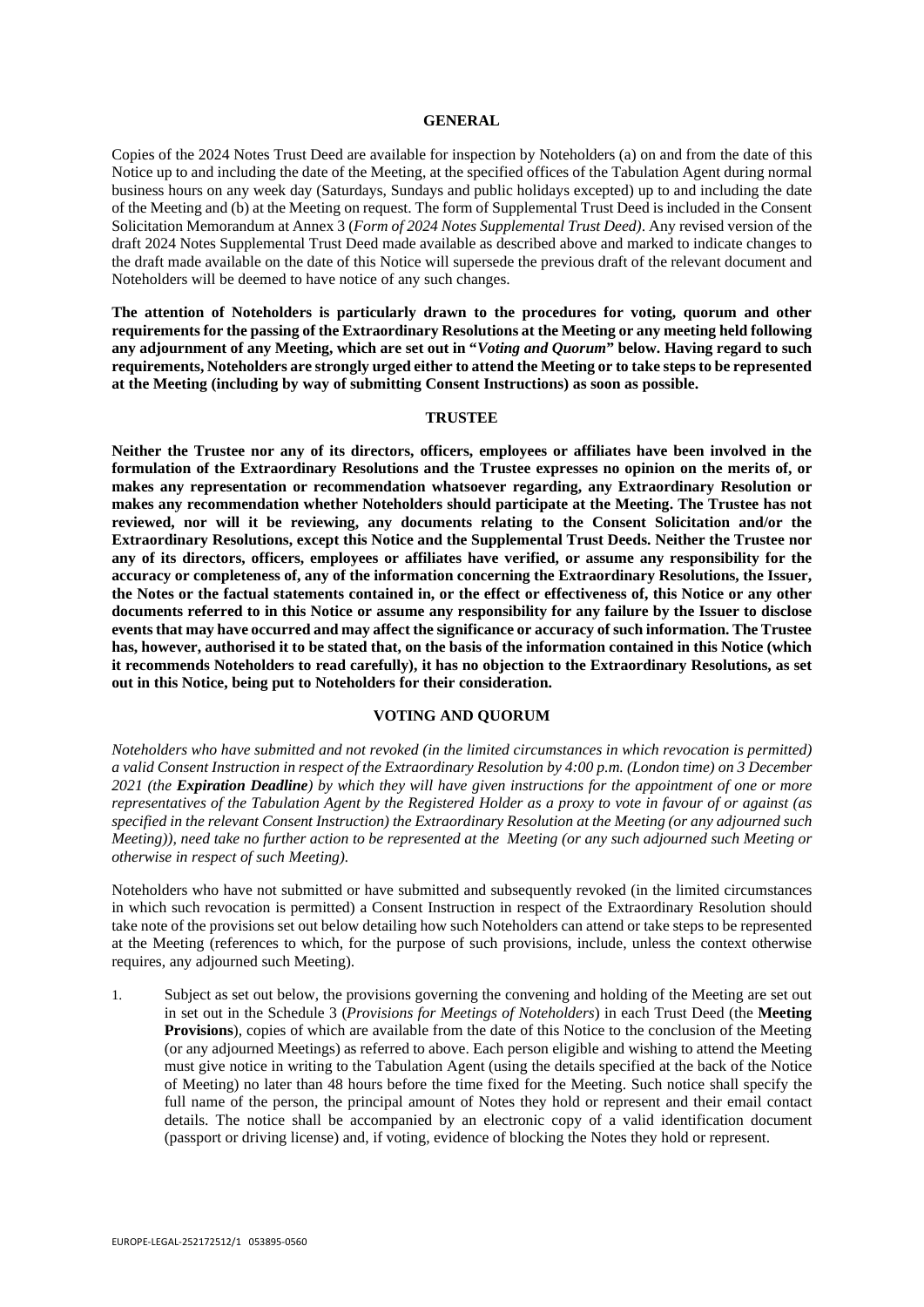2. All of the Notes are represented by a Global Certificate held by and registered in the name of the Registered Holder as the nominee for Euroclear and/or Clearstream, Luxembourg. For the purposes of this Notice, a **Direct Participant** means each person who is for the time being shown in the records of Euroclear and/or Clearstream, Luxembourg as the holder of a particular principal amount of the Notes. Each Direct Participant should note that such person will not be a Noteholder for the purpose of this Notice of Meeting and will only be entitled to attend and vote at the Meeting or to appoint a proxy to do so in accordance with the procedures set out below. On this basis, the only Noteholder for the purpose of this Notice of Meeting will be the Registered Holder, as a common depositary or nominee for Euroclear and/or Clearstream, Luxembourg. Accordingly, Direct Participants should convey their voting instructions directly to Euroclear and/or Clearstream, Luxembourg in accordance with their respective procedures or arrange by the same means to be appointed a proxy or sub-proxy.

A Direct Participant or beneficial owner of Notes not wishing to attend and vote at the Meeting in person may give a Consent Instruction or Ineligible Noteholder Instruction (in accordance with the procedures of Euroclear or Clearstream, Luxembourg, as applicable) whereby it gives instructions to the Registered Holder to appoint one or more representatives of the Tabulation Agent (nominated by it) as its proxy to vote in the manner specified or identified in their Consent Instruction or Ineligible Noteholder Instruction in respect of the Extraordinary Resolution at the Meeting and at any adjourned such Meeting.

A Direct Participant or beneficial owner of Notes wishing to attend the Meeting may:

- a) By an instrument in writing in the English language (a **form of proxy**) signed by the Noteholder or, in the case of a corporation, executed under its common seal or signed on its behalf by an attorney or a duly authorised officer of the corporation and delivered to the specified office of the Registrar or the Transfer Agent not less than 48 hours before the time fixed for the Meeting, appoint the person (a **proxy**) to act on his or its behalf in connection with any meeting of the Noteholders and any adjourned such meeting.
- b) Any holder of Notes which is a corporation may, by delivering to any Agent not later than 48 hours before the time fixed for any meeting a resolution of its directors or other governing body, authorise any person to act as its representative (a **representative**) in connection with any meeting of the Noteholders and any adjourned such meeting.
- c) Any proxy appointed pursuant to sub-paragraph (a) above or representative appointed pursuant to sub-paragraph (b) above shall, so long as such appointment remains in full force, be deemed, for all purposes in connection with the Meeting or adjourned meeting of the Noteholders, to be the holder of the Notes to which such appointment relates and the holder of the Notes shall be deemed for such purposes not to be the holder or owner, respectively.

Direct Participants who hold their interest in Notes through Euroclear or Clearstream, Luxembourg and who wish to attend and vote at the Meeting (or any adjourned Meeting) should contact the relevant Clearing System to make arrangements to be appointed as a proxy (by the Noteholder) in respect of the Notes in which they have an interest for the purposes of attending and voting at the Meeting (as set out in paragraph (a) or (c) above) (or any adjourned such meeting). The proxy to be so appointed may be selected by the Direct Participant or the beneficial owner (and could be the beneficial owner if an individual).

A Direct Participant must have made arrangements for the appointment of proxies with the relevant Clearing System by not later than 48 hours before the time appointed for holding the Meeting and within the relevant time limit specified by the relevant Clearing System and request or make arrangements for the relevant Clearing System to block the Notes in the relevant Direct Participant's account and to hold the same to the order of or under the control of the Registrar (save that during the period of 48 hours before the time fixed for the Meeting such instructions may not be amended or revoked or withdrawn). In the case of Consent Instructions, such blocking instructions are part of the electronic instructions that must be given and as part of any such electronic instructions each Noteholder must also confirm that it is an Eligible Noteholder for the purposes of the Consent Solicitation. Notes so blocked will not be released until the conclusion of the Meeting (or, if applicable, any adjourned such Meeting), provided, however that if the Noteholder has caused a proxy to be appointed in respect of such Notes prior to such time, such Notes will not be released to the relevant Direct Participant unless and until the Noteholder has notified the Issuer of the necessary revocation of or amendment to such proxy.